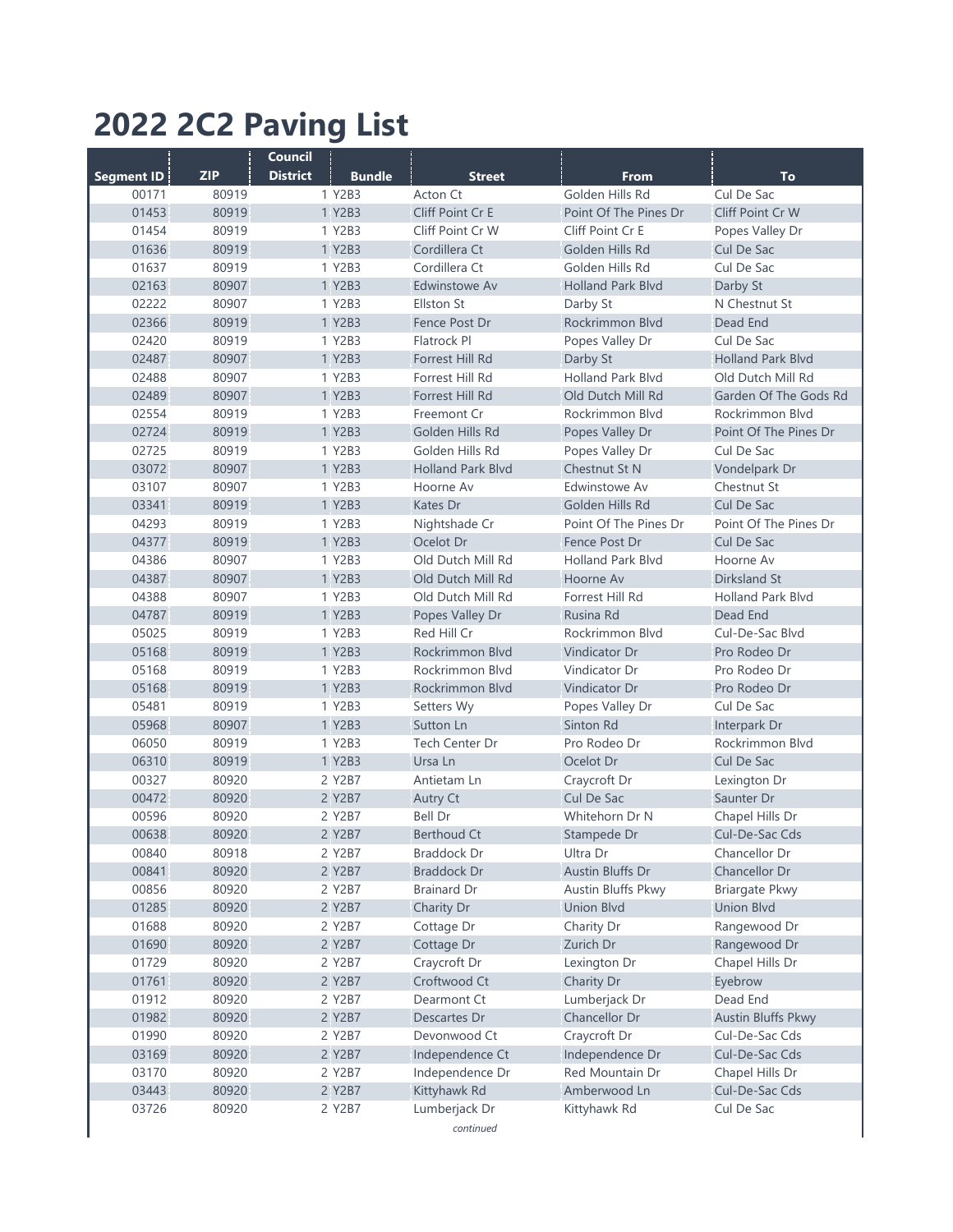| 03727 | 80920 | 2 Y2B7 | Lumberjack Dr        | Kittyhawk Rd            | <b>Cul De Sac</b>   |
|-------|-------|--------|----------------------|-------------------------|---------------------|
| 04154 | 80920 | 2 Y2B7 | Mossmill Ct          | Craycroft Dr            | Cul-De-Sac Cds      |
| 04403 | 80908 | 2 Y2B7 | Old Ranch Rd         | Powers Blvd Sb          | Lexington Dr        |
| 04463 | 80920 | 2 Y2B7 | Oyster Bay Dr        | <b>Braddock Dr</b>      | Scarborough Dr      |
| 04669 | 80920 | 2 Y2B7 | Pine Manor Dr        | <b>Briargate Pkwy</b>   | Royal Pine Dr       |
| 04798 | 80920 | 2 Y2B7 | Potomac Dr           | Scarborough Dr          | Cul De Sac          |
| 04855 | 80920 | 2 Y2B7 | Promenade Dr         | Royal Pine Dr           | Powers Blvd         |
| 04965 | 80920 | 2 Y2B7 | Ramblewood Dr        | Havenwood Dr            | Havenwood Dr        |
| 04966 | 80920 | 2 Y2B7 | Ramblewood Dr        | Havenwood Dr            | Havenwood Dr        |
| 05028 | 80920 | 2 Y2B7 | Red Mountain Dr      | Independence Dr         | Chapel Hills Dr     |
| 05214 | 80920 | 2 Y2B7 | Royal Pine Dr        | <b>Briargate Pkwy</b>   | <b>Union Blvd</b>   |
| 05216 | 80920 | 2 Y2B7 | Royal Pine Dr        | Chapel Hills Dr         | <b>Union Blvd</b>   |
| 05415 | 80920 | 2 Y2B7 | Saunter Dr           | <b>Bardot Dr</b>        | Zurich Dr           |
| 05416 | 80920 | 2 Y2B7 | Saunter Dr           | Research Pkwy           | Zurich Dr           |
| 05427 | 80920 | 2 Y2B7 | Scarborough Dr       | Research Pkwy           | Chancellor Dr       |
| 05428 | 80920 | 2 Y2B7 | Scarborough Dr       | Stillwell Dr            | Potomac Dr          |
| 05429 | 80920 | 2 Y2B7 | Scarborough Dr       | Telegraph Dr            | Chancellor Dr       |
| 05430 | 80920 | 2 Y2B7 | Scarborough Dr       | Telegraph Dr            | Potomac Dr          |
| 05432 | 80920 | 2 Y2B7 | Scarborough Dr       | Research Pkwy           | Squirreltail Dr     |
| 05433 | 80920 | 2 Y2B7 | Scarlet Dr           | Austin Bluffs Dr        | Chancellor Dr       |
| 05760 | 80920 | 2 Y2B7 | Squirreltail Dr      | <b>Austin Bluffs Dr</b> | <b>Brainard Dr</b>  |
| 05871 | 80920 | 2 Y2B7 | Stillwell Dr         | Chancellor Dr           | Cul De Sac          |
| 06078 | 80920 | 2 Y2B7 | Telegraph Dr         | Scarborough Dr          | Scarborough Dr      |
| 06079 | 80920 | 2 Y2B7 | Telegraph Dr         | Scarborough Dr          | Chancellor Dr       |
| 06155 | 80920 | 2 Y2B7 | <b>Timberline Ct</b> | Timberline Dr           | Cul-De-Sac Cds      |
| 06156 | 80920 | 2 Y2B7 | Timberline Dr        | Whitehorn Dr            | Red Mountain Dr     |
| 06669 | 80920 | 2 Y2B7 | Whitehorn Ct         | Whitehorn Dr            | Cul-De-Sac Cds      |
| 06670 | 80920 | 2 Y2B7 | Whitehorn Dr         | Timberline Dr           | Independence Dr     |
| 06671 | 80920 | 2 Y2B7 | Whitehorn Dr         | Stampede Dr             | Independence Dr     |
| 06952 | 80920 | 2 Y2B7 | Zurich Dr            | Bardot Dr               | Cul De Sac          |
| 06953 | 80920 | 2 Y2B7 | Zurich Dr            | <b>Bardot Dr</b>        | Cul De Sac          |
| 00188 | 80916 | 4 Y2B8 | Aeroplaza Dr         | S Powers Blvd           | Aviation Wy         |
| 00309 | 80916 | 4 Y2B8 | Anjelina Cr S        | Barkman Dr              | S Chelton Rd        |
| 00310 | 80916 | 4 Y2B8 | Anjelina Cr W        | Astrozon Blvd           | Barkman Dr          |
| 00425 | 80916 | 4 Y2B8 | Aspenglow Ln         | Sand Creek Dr           | Cul De Sac          |
| 00759 | 80916 | 4 Y2B8 | <b>Bluejay Ct</b>    | Marlow Cr               | Cul De Sac          |
| 01079 | 80916 | 4 Y2B8 | Candea Ct            | Jet Wing Dr             | Cul De Sac          |
| 01191 | 80916 | 4 Y2B8 | Cather Cr            | Astrozon Blvd           | Jet Wing Dr         |
| 01193 | 80916 | 4 Y2B8 | Cather Cr            | Astrozon Blvd           | Cather Av           |
| 01194 | 80916 | 4 Y2B8 | Cather Av            | Astrozon Blvd           | Morely Dr           |
| 01437 | 80916 | 4 Y2B8 | Clarendon Dr         | Chelton Rd              | <b>Hancock Expy</b> |
| 01438 | 80916 | 4 Y2B8 | Clarendon Dr         | Chelton Rd S            | Joseph Dr           |
| 02368 | 80916 | 4 Y2B8 | Fenton Rd            | Marlow Cr               | Jet Wing Dr         |
| 02369 | 80916 | 4 Y2B8 | Fenton Rd            | Jet Wing Dr             | Aeroplaza Dr        |
| 02633 | 80916 | 4 Y2B8 | Gatewood Dr          | Chelton Rd              | Jet Wing Dr         |
| 02873 | 80916 | 4 Y2B8 | Hancock Expy         | S Chelton Rd            | S Powers Blvd       |
| 03298 | 80916 | 4 Y2B8 | Jet Wing Cr          | Keith Dr                | Jet Wing Dr         |
| 03299 | 80916 | 4 Y2B8 | Jet Wing Cr          | Jet Wing Dr             | Keith Dr            |
| 03300 | 80916 | 4 Y2B8 | Jet Wing Pl          | Jet Wing Dr             | Cul De Sac          |
| 03334 | 80916 | 4 Y2B8 | Kanaly Ct            | Marlow Cr               | Cul De Sac          |
| 03378 | 80916 | 4 Y2B8 | Keith Dr             | Jet Wing Dr             | Jet Wing Dr         |
| 03692 | 80916 | 4 Y2B8 | London Ln            | Morley Dr               | Cather Av           |
| 03846 | 80916 | 4 Y2B8 | <b>Marlow Cr</b>     | Chelton Rd              | Chelton Rd          |
| 03936 | 80916 | 4 Y2B8 | Melville Dr          | Ferber Dr               | Clarendon Dr        |
| 04140 | 80916 | 4 Y2B8 | Morley Dr            | Jet Wing Dr             | Astrozon Blvd       |
| 04283 | 80916 | 4 Y2B8 | Newport Rd N         | Aeroplaza Dr            | Fountain Blvd       |
| 04835 | 80916 | 4 Y2B8 | Prescott Cr W        | Clarendon Dr            | Monica Dr           |
|       |       |        | continued            |                         |                     |
|       |       |        |                      |                         |                     |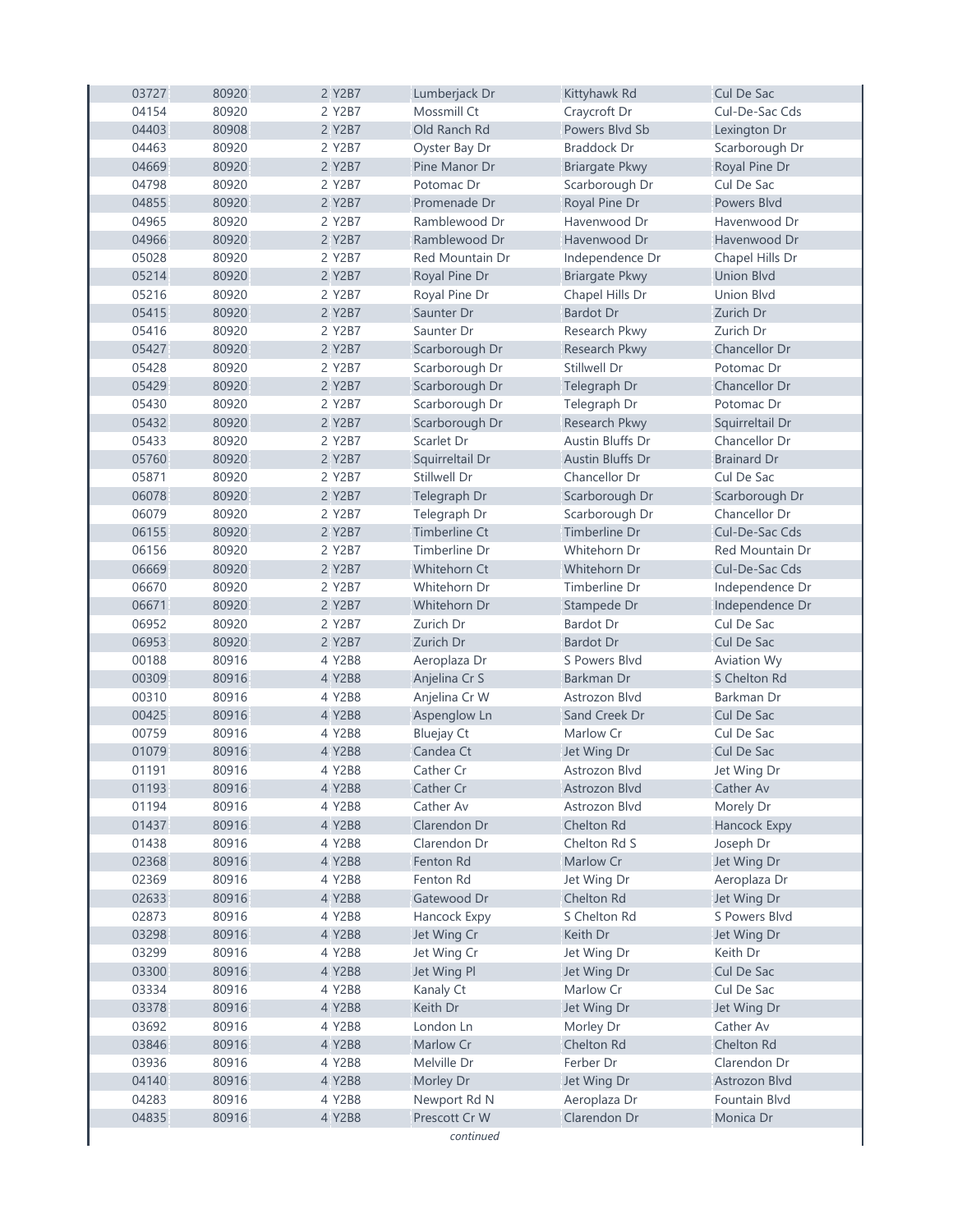| 04836 | 80916 | 4 Y2B8  | Prescott Cr E         | Clarendon Dr             | Prescott Cr W           |
|-------|-------|---------|-----------------------|--------------------------|-------------------------|
| 04837 | 80916 | 4 Y2B8  | Prescott Cr W         | Prescott Cr E            | Monica Dr               |
| 05066 | 80916 | 4 Y2B8  | Resnick Dr            | Zeppelin Rd              | <b>Airport Property</b> |
| 05084 | 80916 | 4 Y2B8  | Ride Ln               | Jet Wing Cr W            | Jet Wing Dr             |
| 05085 | 80916 | 4 Y2B8  | Ridenour Dr           | Jet Wing Cr              | Aeroplaza Dr            |
| 05086 | 80916 | 4 Y2B8  | Ridenour Dr           | Jet Wing Dr              | Jet Wing Cr             |
| 05087 | 80916 | 4 Y2B8  | Ridenour Dr           | Jet Wing Dr              | Keith Dr                |
| 06366 | 80916 | 4 Y2B8  | Vapor Tr              | Newport Rd N             | Aeroplaza Dr            |
| 06415 | 80916 | 4 Y2B8  | Vernal Cr             | <b>Brush Creek Rd</b>    | <b>Brush Creek Rd</b>   |
| 06865 | 80916 | 4 Y2B8  | Wordsworth Cr N       | <b>Beaumont Rd</b>       | Melville Dr             |
| 06866 | 80916 | 4 Y2B8  | Wordsworth Cr S       | Clarendon Dr             | <b>Beaumont Rd</b>      |
| 06867 | 80916 | 4 Y2B8  | Wordsworth Cr N       | Melville Dr              | Clarendon Dr            |
| 07098 | 80916 | 4 Y2B8  | Grafton Dr            | Jet Wing Dr              | Gatewood Dr             |
| 07099 | 80916 | 4 Y2B8  | Harwood Rd            | Chelton Rd S             | <b>Grafton Dr</b>       |
| 07100 | 80916 | 4 Y2B8  | Harwood Rd            | Chelton Rd S             | Jet Wing Dr             |
| 00769 | 80920 | 2 Y2B9  | <b>Boleyn Dr</b>      | Parliament Dr            | London Fog Dr           |
| 00749 | 80920 | 2 Y2B9  | <b>Bloombury Ct</b>   | Summerhill Dr            | Cul De Sac              |
| 00882 | 80920 | 2 Y2B9  | <b>Briargate Blvd</b> | <b>Union Blvd</b>        | Rangewood Dr            |
| 01277 | 80920 | 2 Y2B9  | Chapel Hills Dr       | <b>Briargate Blvd</b>    | Cul-De-Sac Cds          |
| 01388 | 80918 | 2 Y2B9  | Churchwood Cr         | <b>Woodland Hills Dr</b> | Timberwood Ct           |
| 01389 | 80918 | 2 Y2B9  | Churchwood Cr         | Woodland Hills Dr        | Woodland Hills Dr       |
| 01433 | 80920 | 2 Y2B9  | <b>Trottenham Ct</b>  | Summerhill Dr            | Cul De Sac              |
| 01490 | 80920 | 2 Y2B9  | Coberdale Ct          | Summerhill Dr            | Cul De Sac              |
| 02116 | 80920 | 2 Y2B9  | Dynamic Dr            | Lexington Dr             | Chetwood Dr             |
| 02117 | 80920 | 2 Y2B9  | Dynamic Dr            | Chetwood Dr              | Cul De Sac              |
| 02118 | 80920 | 2 Y2B9  | Dynamic Dr            | Chapel Hills Dr          | Lexington Dr            |
| 02294 | 80920 | 2 Y2B9  | Explorer Dr           | <b>Briargate Pkwy</b>    | Cul De Sac              |
| 02295 | 80920 | 2 Y2B9  | Explorer Dr           | <b>Briargate Pkwy</b>    | Research Pkwy           |
| 02296 | 80920 | 2 Y2B9  | Explorer Dr           | Chapel Hills Dr          | Research Pkwy           |
| 02571 | 80920 | 2 Y2B9  | <b>Fuller Rd</b>      | <b>Union Blvd</b>        | Taos Dr                 |
| 02816 | 80920 | 2 Y2B9  | Grovenor Ct           | Summerhill Dr            | Cul De Sac              |
| 03348 | 80920 | 2 Y2B9  | Kelly Johnson Blvd    | <b>Academy Blvd</b>      | <b>Academy Blvd</b>     |
| 03588 | 80920 | 2 Y2B9  | Legend Ct             | Legend Dr                | Cul De Sac              |
| 03589 | 80920 | 2 Y2B9  | Legend Dr             | Vintage Dr               | Vintage Dr              |
| 03590 | 80920 | 2 Y2B9  | Legend Ter            | Legend Dr                | Cul De Sac              |
| 03591 | 80920 | 2 Y2B9  | Legend Dr             | Vintage Dr               | Horizon Dr              |
| 03625 | 80920 | 2 Y2B9  | Lilac Pl              | Shrider Rd               | Cul De Sac              |
| 03694 | 80920 | 2 Y2B9  | London Fog Dr         | Parliament Dr            | Westminster Dr          |
| 05011 | 80920 | 2 Y2B9  | Razorback Rd          | Jamboree Cr              | Voyager Pkwy            |
| 05438 | 80918 | 2 Y2B9  | Schoolwood Ct         | Churchwood Cr            | Cul De Sac              |
| 05502 | 80920 | 2 Y2B9  | Sharpsberg Ter        | Churchwood Cr            | Lexington Dr            |
| 05555 | 80920 | 2 Y2B9  | Shrider Rd            | <b>Union Blvd N</b>      | Taos Dr                 |
| 05814 | 80920 | 2 Y2B9  | Stampede Dr           | <b>Briargate Blvd</b>    | Chapel Hills Dr         |
| 05916 | 80920 | 2 Y2B9  | Summerhill Dr         | Dynamic Dr               | Lexington Dr            |
| 05917 | 80920 | 2 Y2B9  | Summerhill Dr         | Lexington Dr             | Lexington Dr            |
| 06025 | 80920 | 2 Y2B9  | Taos Dr               | Woodmen Frontage Rd      | Tecumseh Rd             |
| 06082 | 80920 | 2 Y2B9  | Telstar Dr            | Research Pkwy            | Explorer Dr             |
| 06084 | 80920 | 2 Y2B9  | <b>Telstar Dr</b>     | Explorer Dr              | Criterion Dr            |
| 06157 | 80918 | 2 Y2B9  | Timberwood Ct         | Churchwood Cr            | Cul De Sac              |
| 06189 | 80920 | 2 Y2B9  | <b>Trafalger Dr</b>   | Mirage Dr                | Summerset Dr            |
| 06585 | 80920 | 2 Y2B9  | Wellinhall Ct         | Summerhill Dr            | Cul De Sac              |
| 06612 | 80920 | 2 Y2B9  | Westminster Dr        | London Fog Dr            | Parliament Dr           |
| 07077 | 80920 | 2 Y2B9  | Sable Chase Dr        | Mirage Dr                | Mirage Dr               |
| 07220 | 80920 | 2 Y2B9  | <b>Tecumseh Rd</b>    | <b>Union Blvd</b>        | Taos Dr                 |
| 00468 | 80917 | 5 Y2B10 | Austin Bluffs Pkwy    | Rangewood Dr             | Oro Blanco Dr           |
| 00516 | 80923 | 5 Y2B10 | <b>Balsam St</b>      | Whetstone Dr             | Oakwood Blvd            |
| 00762 | 80917 | 5 Y2B10 | Bluestem Dr           | Coneflower Ln            | Iron Horse Trl          |
|       |       |         | continued             |                          |                         |